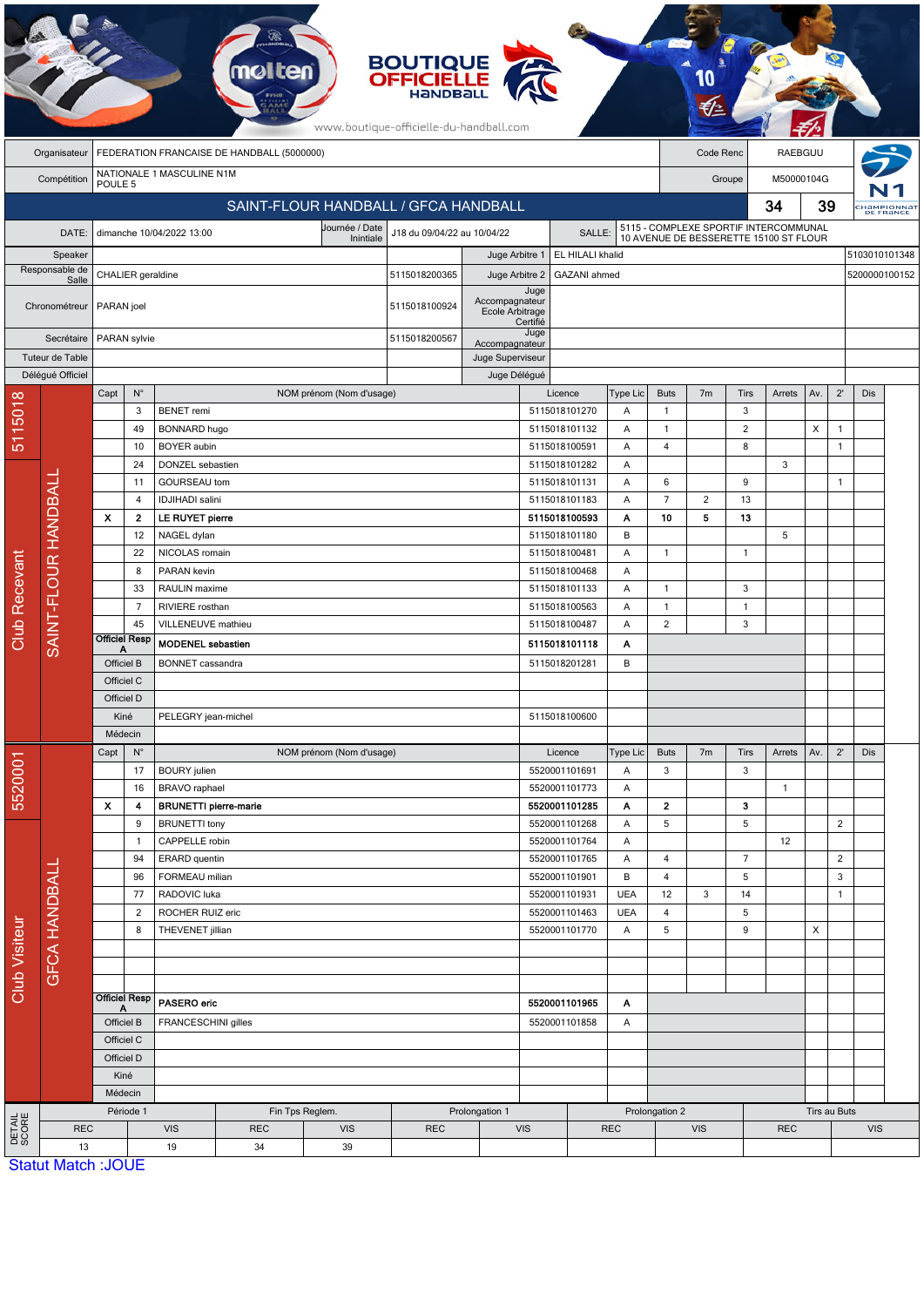|                |                        |                    |     | Organisateur   FEDERATION FRANCAISE DE HANDBALL (5000000)              | Code Renc      | RAEBGUU                |          |                                                           |                                  |    |    |  |
|----------------|------------------------|--------------------|-----|------------------------------------------------------------------------|----------------|------------------------|----------|-----------------------------------------------------------|----------------------------------|----|----|--|
|                | Compétition            | POULE <sub>5</sub> |     | NATIONALE 1 MASCULINE N1M                                              | Groupe         | M50000104G             |          |                                                           |                                  |    |    |  |
|                |                        |                    |     | SAINT-FLOUR HANDBALL / GFCA HANDBALL                                   |                |                        |          |                                                           |                                  | 34 | 39 |  |
|                |                        |                    |     |                                                                        |                |                        |          |                                                           |                                  |    |    |  |
|                |                        |                    |     | Déroulé du Match                                                       |                |                        |          |                                                           |                                  |    |    |  |
|                |                        |                    |     | <b>PERIODE 1</b>                                                       |                |                        |          |                                                           | <b>PERIODE 2</b>                 |    |    |  |
| Temps          | Score                  |                    |     | Action                                                                 | Temps          | Score                  |          |                                                           | Action                           |    |    |  |
| 00:46<br>01:36 | $00 - 01$<br>$00 - 01$ |                    |     | But JV N°8 THEVENET jillian<br>Tir JR N°11 GOURSEAU tom                | 31:36<br>31:59 | $14 - 19$<br>$14 - 19$ | . .      | But JR N°10 BOYER aubin<br>Tir JV N°8 THEVENET jillian    |                                  |    |    |  |
| 01:39          | $00 - 01$              |                    |     | Arrêt JV N°1 CAPPELLE robin                                            | 32:01          | $14 - 19$              |          | Arrêt JR N°12 NAGEL dylan                                 |                                  |    |    |  |
| 01:59          | $00 - 02$              |                    |     | But JV N°77 RADOVIC luka                                               | 32:07          | $14 - 19$              | 21       | 2MN JV N°9 BRUNETTI tony                                  |                                  |    |    |  |
| 02:18          | $00 - 02$              |                    |     | Tir JR N°10 BOYER aubin                                                | 32:26          | $14 - 19$              |          | Tir JR N°10 BOYER aubin                                   |                                  |    |    |  |
| 02:27<br>03:18 | $00 - 03$<br>$00 - 03$ |                    | 2.  | But JV N°8 THEVENET jillian<br>2MN JV N°77 RADOVIC luka                | 33:22<br>34:03 | $15 - 19$<br>$16 - 19$ |          | But JR N°33 RAULIN maxime<br>But JR N°4 IDJIHADI salini   |                                  |    |    |  |
| 03:30          | $01 - 03$              |                    |     | But JR N°45 VILLENEUVE mathieu                                         | 34:32          | $17 - 19$              |          | But JR N°4 IDJIHADI salini                                |                                  |    |    |  |
| 04:12          | $02 - 03$              |                    |     | But JR N°2 LE RUYET pierre                                             | 35:09          | $18 - 19$              |          | But JR N°11 GOURSEAU tom                                  |                                  |    |    |  |
| 04:38          | $02 - 04$              |                    |     | But JV N°96 FORMEAU milian                                             | 35:44          | $18 - 20$              |          | But JV N°94 ERARD quentin                                 |                                  |    |    |  |
| 04:56          | $02 - 04$              |                    |     | Tir JR N°45 VILLENEUVE mathieu                                         | 35:52          | $18 - 20$              | 2        | 2MN JV N°94 ERARD quentin                                 |                                  |    |    |  |
| 06:09<br>06:46 | $02 - 05$<br>$02 - 05$ |                    |     | But JV N°77 RADOVIC luka<br>Tir JR N°2 LE RUYET pierre                 | 36:00<br>36:32 | $19 - 20$<br>$20 - 20$ | . .      | But 7m JR N°4 IDJIHADI salini<br>But JR N°10 BOYER aubin  |                                  |    |    |  |
| 06:48          | $02 - 05$              |                    |     | Arrêt JV N°1 CAPPELLE robin                                            | 36:40          | $20 - 20$              |          | Temps Mort d'Equipe Visiteur                              |                                  |    |    |  |
| 06:53          | $02 - 05$              |                    |     | Temps Mort d'Equipe Recevant                                           | 37:23          | $21 - 20$              |          | But JR N°11 GOURSEAU tom                                  |                                  |    |    |  |
| 07:30          | $02 - 06$              |                    |     | But JV N°77 RADOVIC luka                                               | 37:47          | $22 - 20$              |          | But JR N°11 GOURSEAU tom                                  |                                  |    |    |  |
| 07:58<br>08:01 | $02 - 06$<br>$02 - 06$ |                    |     | Tir JR N°11 GOURSEAU tom<br>Arrêt JV N°1 CAPPELLE robin                | 38:39<br>38:53 | $22 - 21$<br>$22 - 21$ |          | But JV N°94 ERARD quentin<br>Tir JR N°4 IDJIHADI salini   |                                  |    |    |  |
| 08:10          | $02 - 06$              |                    |     | Tir JV N°96 FORMEAU milian                                             | 39:05          | $22 - 21$              | 21       | 2MN JR N°10 BOYER aubin                                   |                                  |    |    |  |
| 08:14          | $02 - 06$              |                    |     | Arrêt JR N°24 DONZEL sebastien                                         | 39:22          | $22 - 21$              | 2        | 2MN JR N°11 GOURSEAU tom                                  |                                  |    |    |  |
| 08:22          | $03 - 06$              |                    |     | But JR N°45 VILLENEUVE mathieu                                         | 39:22          | $22 - 22$              | 57.      | But 7m JV N°77 RADOVIC luka                               |                                  |    |    |  |
| 09:02          | $03 - 07$              |                    |     | But JV N°77 RADOVIC luka                                               | 39:31          | $22 - 22$              | 21       | 2MN JV N°96 FORMEAU milian                                |                                  |    |    |  |
| 09:43<br>09:47 | $03 - 07$<br>$03 - 08$ |                    |     | Tir JR N°4 IDJIHADI salini<br>But JV N°9 BRUNETTI tony                 | 40:31<br>40:31 | $22 - 22$<br>$22 - 22$ | AR       | Tir JR N°4 IDJIHADI salini<br>Arrêt JV N°1 CAPPELLE robin |                                  |    |    |  |
| 10:36          | $03 - 09$              |                    |     | But JV N°77 RADOVIC luka                                               | 40:31          | $22 - 22$              |          | Tir JV N°94 ERARD quentin                                 |                                  |    |    |  |
| 11:17          | $03 - 10$              |                    |     | But JV N°9 BRUNETTI tony                                               | 40:31          | $22 - 22$              |          | Arrêt JR N°12 NAGEL dylan                                 |                                  |    |    |  |
| 12:34          | $04 - 10$              |                    | ь.  | But 7m JR N°2 LE RUYET pierre                                          | 40:48          | $22 - 22$              |          | Tir JV N°94 ERARD quentin                                 |                                  |    |    |  |
| 13:10<br>13:32 | $04 - 10$<br>$05 - 10$ |                    |     | Tir JV N°8 THEVENET jillian<br>But JR N°2 LE RUYET pierre              | 41:08<br>41:21 | $23 - 22$<br>$23 - 23$ |          | But JR N°11 GOURSEAU tom<br>But JV N°94 ERARD quentin     |                                  |    |    |  |
| 13:55          | $05 - 11$              |                    |     | But JV N°96 FORMEAU milian                                             | 41:40          | $23 - 23$              | 21       | 2MN JV N°94 ERARD quentin                                 |                                  |    |    |  |
| 14:32          | $06 - 11$              |                    |     | But JR N°4 IDJIHADI salini                                             | 41:47          | $24 - 23$              | . .      |                                                           | But 7m JR N°2 LE RUYET pierre    |    |    |  |
| 14:45          | $06 - 12$              |                    |     | But JV N°96 FORMEAU milian                                             | 42:19          | $24 - 24$              |          |                                                           | But JV N°4 BRUNETTI pierre-marie |    |    |  |
| 15:38<br>16:00 | $06 - 12$<br>$07 - 12$ |                    | и.  | Avertissement JV N°8 THEVENET jillian<br>But 7m JR N°2 LE RUYET pierre | 43:34<br>44:11 | $24 - 25$<br>$24 - 25$ |          | But JV N°77 RADOVIC luka<br>Tir JR N°10 BOYER aubin       |                                  |    |    |  |
| 16:30          | $07 - 13$              |                    |     | But JV N°77 RADOVIC luka                                               | 44:15          | $24 - 26$              |          | But JV N°9 BRUNETTI tony                                  |                                  |    |    |  |
| 17:04          | $07 - 13$              |                    |     | Tir JR N°4 IDJIHADI salini                                             | 45:11          | $24 - 26$              |          | IIF Tir JV N°8 THEVENET jillian                           |                                  |    |    |  |
| 17:07          | $07 - 13$              |                    |     | Arrêt JV N°1 CAPPELLE robin                                            | 45:14          | $24 - 26$              | AR       | Arrêt JR N°12 NAGEL dylan                                 |                                  |    |    |  |
| 17:12<br>17:15 | $07 - 13$<br>$07 - 13$ |                    |     | Tir JV N°77 RADOVIC luka<br>Arrêt JR N°24 DONZEL sebastien             | 45:36<br>45:38 | $24 - 26$<br>$24 - 26$ |          | Tir JV N°2 ROCHER RUIZ eric<br>Arrêt JR N°12 NAGEL dylan  |                                  |    |    |  |
| 18:08          | $08 - 13$              |                    |     | But JR N°7 RIVIERE rosthan                                             | 45:48          | $24 - 26$              |          | Tir JR N°2 LE RUYET pierre                                |                                  |    |    |  |
| 18:37          | $08 - 13$              |                    |     | Tir JV N°94 ERARD quentin                                              | 45:51          | $24 - 26$              | AR       | Arrêt JV N°1 CAPPELLE robin                               |                                  |    |    |  |
| 18:40          | $08 - 13$              |                    |     | Arrêt JR N°24 DONZEL sebastien                                         | 46:20          | $24 - 26$              |          | Temps Mort d'Equipe Recevant                              |                                  |    |    |  |
| 18:43<br>18:59 | $08 - 13$<br>$09 - 13$ |                    |     | Tir JV N°77 RADOVIC luka<br>But JR N°4 IDJIHADI salini                 | 46:48<br>47:18 | $25 - 26$<br>$25 - 27$ |          | But JR N°2 LE RUYET pierre<br>But JV N°8 THEVENET jillian |                                  |    |    |  |
| 19:04          | $09 - 13$              |                    |     | <b>Temps Mort d'Equipe Visiteur</b>                                    | 47:50          | $25 - 27$              |          | Tir JR N°3 BENET remi                                     |                                  |    |    |  |
| 19:42          | $09 - 13$              |                    |     | Tir JR N°49 BONNARD hugo                                               | 48:25          | $25 - 28$              |          | But JV N°17 BOURY julien                                  |                                  |    |    |  |
| 19:45          | $09 - 13$              |                    |     | Arrêt JV N°1 CAPPELLE robin                                            | 49:07          | $25 - 29$              |          | But JV N°77 RADOVIC luka                                  |                                  |    |    |  |
| 20:21<br>20:23 | $09 - 13$<br>$09 - 13$ |                    |     | Tir JR N°2 LE RUYET pierre<br>Arrêt JV N°1 CAPPELLE robin              | 49:53<br>50:07 | $26 - 29$<br>$27 - 29$ |          | <b>But JR N°3 BENET remi</b><br>But JR N°10 BOYER aubin   |                                  |    |    |  |
| 20:44          | $09 - 13$              |                    |     | Avertissement JR N°49 BONNARD hugo                                     | 50:34          | $27 - 30$              |          | But JV N°8 THEVENET jillian                               |                                  |    |    |  |
| 21:00          | $09 - 14$              |                    | P.  | But 7m JV N°77 RADOVIC luka                                            | 51:18          | $27 - 30$              | 21       | 2MN JV N°96 FORMEAU milian                                |                                  |    |    |  |
| 21:45          | $09 - 14$              |                    |     | Tir JR N°4 IDJIHADI salini                                             | 52:14          | $27 - 30$              |          | Tir JR N°11 GOURSEAU tom                                  |                                  |    |    |  |
| 21:48<br>21:56 | $09 - 14$<br>$09 - 15$ |                    |     | Arrêt JV N°1 CAPPELLE robin<br>But JV N°17 BOURY julien                | 52:16<br>52:49 | $27 - 30$<br>$28 - 30$ | AR       | Arrêt JV N°1 CAPPELLE robin<br>But JR N°4 IDJIHADI salini |                                  |    |    |  |
| 22:38          | $09 - 15$              |                    |     | Tir JR N°33 RAULIN maxime                                              | 53:24          | $28 - 31$              |          | But JV N°9 BRUNETTI tony                                  |                                  |    |    |  |
| 22:40          | $09 - 15$              |                    |     | Arrêt JV N°1 CAPPELLE robin                                            | 53:37          | $29 - 31$              |          | But JR N°49 BONNARD hugo                                  |                                  |    |    |  |
| 22:57          | $10 - 15$              |                    | : : | But 7m JR N°4 IDJIHADI salini                                          | 54:03          | $29 - 32$              |          | But JV N°9 BRUNETTI tony                                  |                                  |    |    |  |
| 23:14<br>23:38 | $10 - 15$<br>$10 - 15$ |                    |     | Tir JV N°4 BRUNETTI pierre-marie<br>Tir JR N°10 BOYER aubin            | 54:41<br>54:43 | $29 - 32$<br>$29 - 32$ | ۹R       | Tir JR N°3 BENET remi<br>Arrêt JV N°1 CAPPELLE robin      |                                  |    |    |  |
| 24:15          | $11 - 15$              |                    |     | But JR N°2 LE RUYET pierre                                             | 55:11          | $29 - 33$              |          | But JV N°2 ROCHER RUIZ eric                               |                                  |    |    |  |
| 25:38          | $11 - 16$              |                    |     | But JV N°2 ROCHER RUIZ eric                                            | 55:56          | $29 - 33$              | 2        | 2MN JV N°9 BRUNETTI tony                                  |                                  |    |    |  |
| 27:29          | $11 - 17$              |                    |     | But JV N°4 BRUNETTI pierre-marie                                       | 55:58          | $29 - 33$              | 21       | 2MN JV N°96 FORMEAU milian                                |                                  |    |    |  |
| 27:45          | $11 - 17$              |                    |     | Tir JR N°33 RAULIN maxime                                              | 56:03          | $30 - 33$              | .        | <b>But 7m JR N°2 LE RUYET pierre</b>                      |                                  |    |    |  |
| 28:05<br>28:47 | $11 - 18$<br>$12 - 18$ |                    |     | But JV N°96 FORMEAU milian<br>But JR N°11 GOURSEAU tom                 | 56:27<br>56:39 | $30 - 33$<br>$30 - 34$ | 21<br>M. | 2MN JR N°49 BONNARD hugo<br>But 7m JV N°77 RADOVIC luka   |                                  |    |    |  |
| 29:38          | $12 - 19$              |                    |     | But JV N°2 ROCHER RUIZ eric                                            | 56:59          | $30 - 35$              |          | But JV N°2 ROCHER RUIZ eric                               |                                  |    |    |  |
| 29:51          | $13 - 19$              |                    |     | But JR N°11 GOURSEAU tom                                               | 57:18          | $30 - 36$              |          | But JV N°77 RADOVIC luka                                  |                                  |    |    |  |
|                |                        |                    |     |                                                                        | 57:34          | $31 - 36$              | tra:     |                                                           | But 7m JR N°2 LE RUYET pierre    |    |    |  |
|                |                        |                    |     |                                                                        | 57:54<br>57:56 | $31 - 36$<br>$31 - 36$ |          | Tir JV N°8 THEVENET jillian<br>Arrêt JR N°12 NAGEL dylan  |                                  |    |    |  |
|                |                        |                    |     |                                                                        | 58:02          | $32 - 36$              |          | <b>But JR N°22 NICOLAS romain</b>                         |                                  |    |    |  |
|                |                        |                    |     |                                                                        | 58:32          | $32 - 37$              |          | But JV N°17 BOURY julien                                  |                                  |    |    |  |

59:04 32 - 37 | TIF | Tir JR N°4 IDJIHADI salini